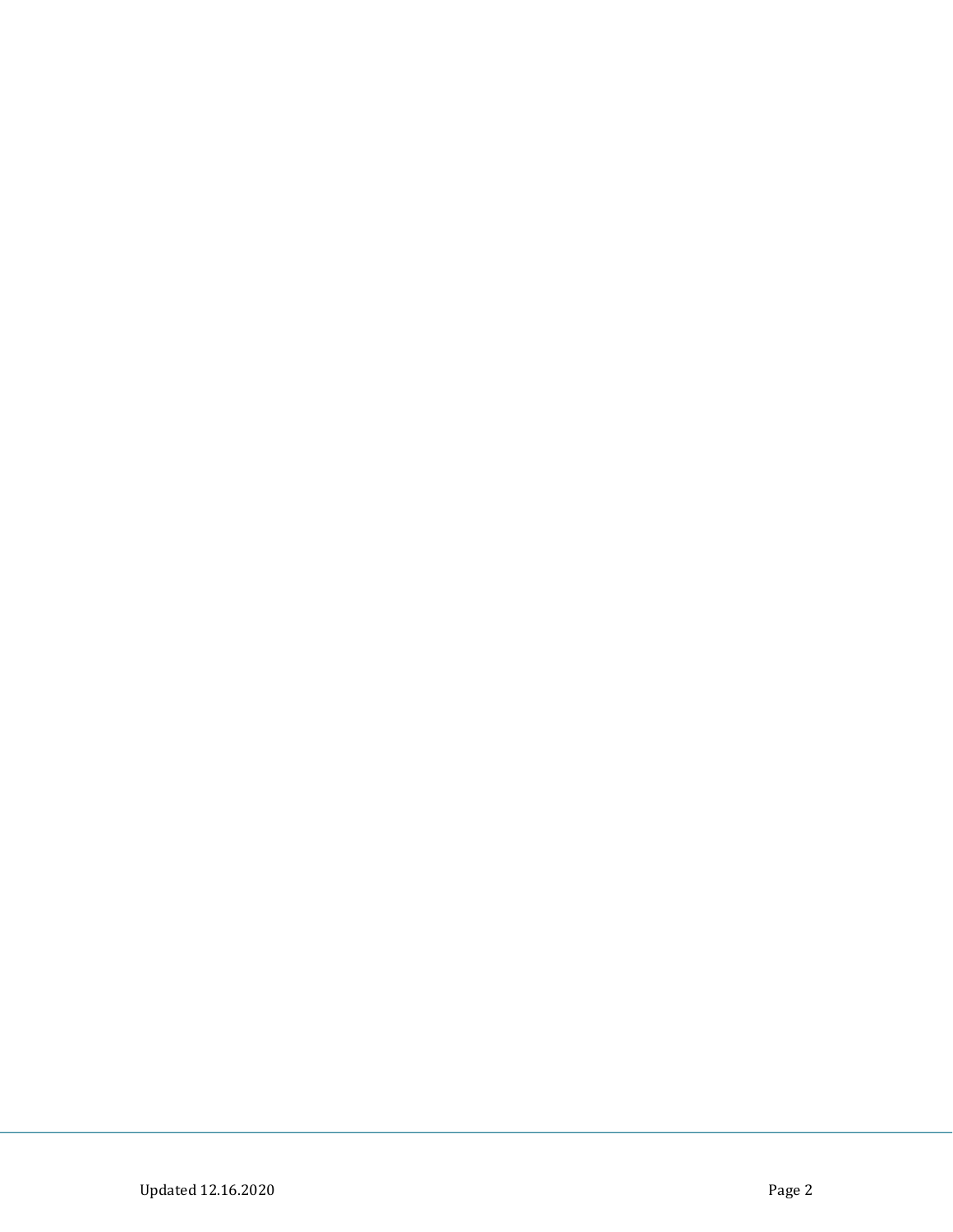# **CITY OF LAFAYETTE RECREATION DEPARTMENT VOLUNTEER YOUTH SPORTS COACH MANUAL**

## **INTRODUCTION**

The youth sports program was created to fulfill the recreational needs and desires of the youth of the Lafayette area. This program will reflect the objectives and philosophies of the Lafayette Recreation Department.

# **GOALS**

The goal of the youth sports program is to provide an opportunity for participation in an enjoyable sports program which promotes the development of good sportsmanship, attitudes and conduct, skills and minimal competition as well as other values attributed to sports participation.

## **OBJECTIVES AND PHILOSOPHY**

The primary and most important objective is that of maximum participation, regardless of skill and ability. Competition has its place in any sports program and all participants should be encouraged to do their best. However, the youth sports program is based upon participation, skill learning, sportsmanship and FUN. The Lafayette Recreation Department feels that these fundamentals take precedence over winning at all times.

# **YOUR ROLE AS COACH**

Know that every action on and off the playing surface is a form of nonverbal communication. This point is emphasized because it is easy to forget quickly that all behaviors communicate, not just the good behaviors.

Perhaps one of the most important things communicated through actions is respect, or lack of it, for people and the sport. How you walk, how you approach others, your gestures, and not only what you say but how you say it, all convey your attitudes about sportsmanship and other people. Young impressionable athletes who hold a coach in high esteem are deeply impressed by everything you do.

Through these actions, a great deal more can be taught than simply the skills and rules of the sport. Lead the way in congratulating the opposing team, regardless of the outcome. Demonstrate to the team how to behave in response to having played well or poorly, to having won or lost. Show them how they should handle situations when the team has been treated unfairly.

Young people are more influenced by what is done than what is said. As the axiom states, "Actions speak louder than words". If you want your athletes to display good sportsmanship, it is not enough to just tell them--you must show them!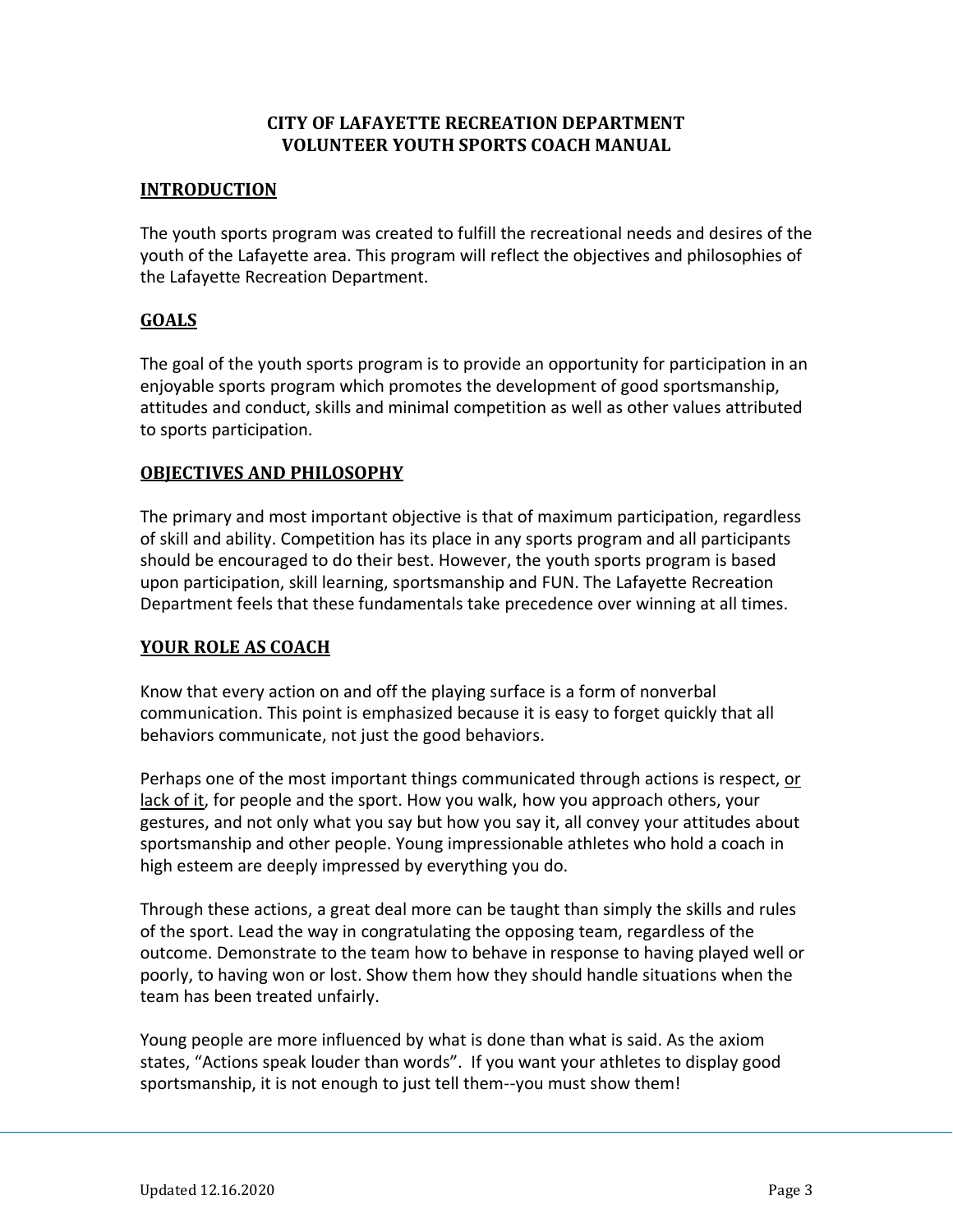# **YOUTH VOLUNTEER COACH POLICIES AND PROCEDURES**

## FUNCTIONS:

Under the general supervision of the Recreation Supervisor, this person will perform duties necessary to maintain effective operation of the program.

## DUTIES:

- 1. **Provide an enjoyable recreational experience for all participants.** This is the primary objective of the program. It is expected that this duty is met**.**
- 2. Complete background release form and remain in compliance to serve as a volunteer coach for the City during the course of the season.
- 3. Attend an orientation meeting at the beginning of the season.
- 4. Attend additional trainings and clinics deemed necessary by Recreation Department prior to coaching. These include but are not limited to:
	- NYSCA online training
	- Practical on-field clinic
	- Concussion training
- 5. Review and be familiar with all material provided by Recreation Department during the course of the season. All coaches must have a basic understanding of the sport and the rules that govern play.
- 6. Check out and maintain in good condition all playing equipment from the Recreation Department.
- 7. Hold a preseason parent meeting to distribute information on coaching philosophy, league rules, and special information on your players and parents.
- 8. Discuss with and teach your players/parents the following:
	- Sports-specific skills and fundamentals
	- League and sports rules
	- Sportsmanship and accepted conduct and behavior
- 9. Distribute game schedules and uniforms to all team members.
- 10. Be in attendance at all practices/games, unless prior arrangements are made.
	- Conduct productive and controlled practices
- 11. Provide information on any and all complaints and report them to the Recreation Supervisor.
- 12. Notify the parents and the Recreation Supervisor of any significant injuries by completing an accident report form. (See information below in handling accidents and incidents).
- 13. Exercise responsible judgment and tact in performance of all duties.
	- NEVER leave a child alone and NEVER be alone with a child that is not yours
	- Always act in the best interest for general well-being of a child
	- Provide a drug, tobacco and alcohol-free environment
	- Be a positive role model
	- Ensure equal playing time for all participants
- 14. Collect and return all equipment to the Recreation Department following the end of the season.
- 15. Perform any other duties deemed necessary by the Recreation Supervisor for effective program operation.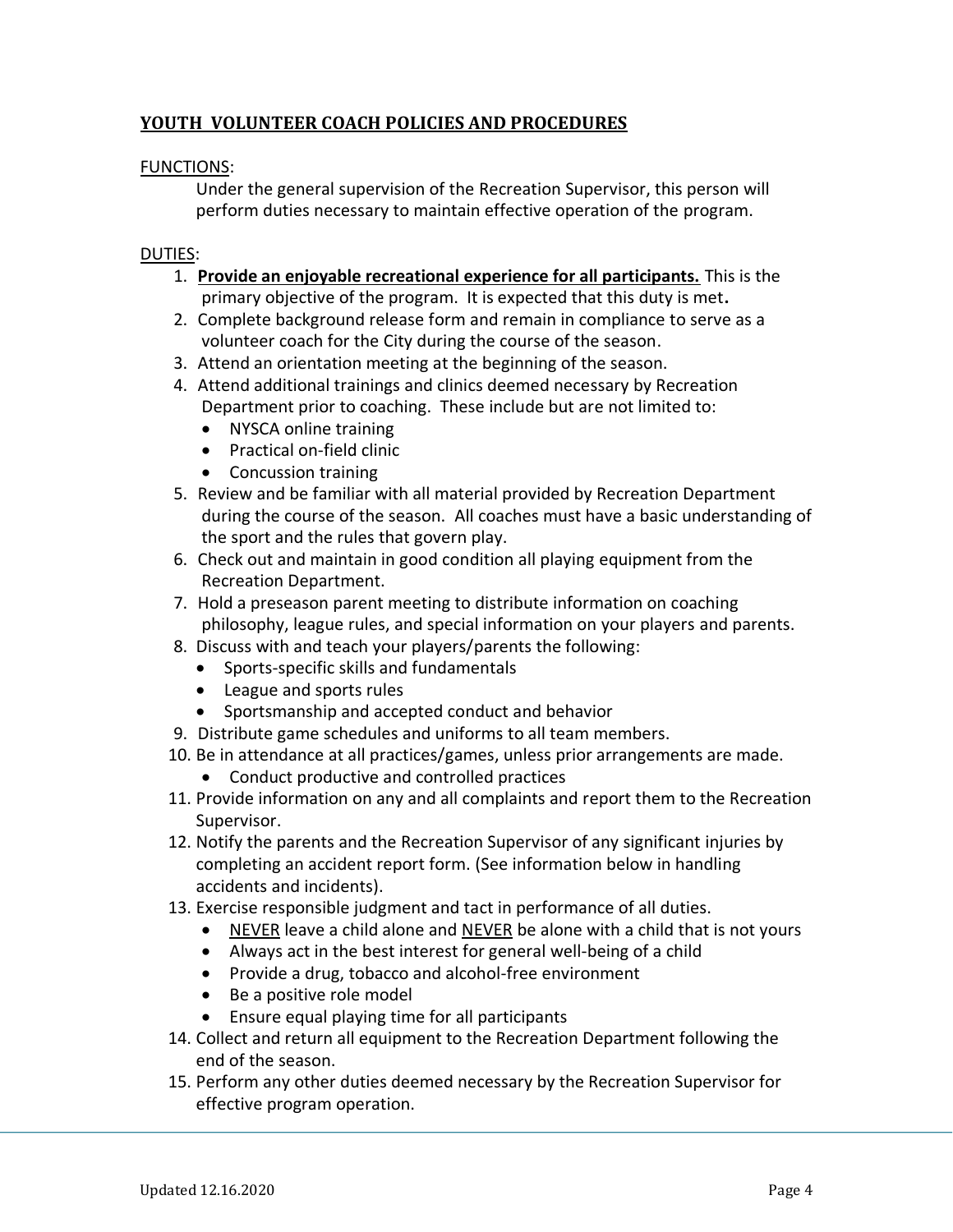#### AGE

All head coaches must be 18 years of age or older. Assistant coaches may be as young as 14 years of age provided that they have adequate adult supervision.

#### APPROVAL

Volunteers must pass a background check which is valid for two years. CPR and First Aid certifications are strongly recommended. Additional training such as concussion training may be required before coaching is allowed.

#### ABSENCES

In case of illness or emergency, make suitable arrangements with assistant coach and team parent if possible.In the event of a cancellation, notify team members as soon as possible. Practices are subject to coach decision, game cancellations will be decided by Recreation Department staff.

#### WORK HOURS

Volunteer coaches are responsible for their action before, during and after practice while kids are in attendance. At the end of a session, no child is to be left unattended. Arrive early enough for proper preparation for any scheduled activity.

#### DRESS

Volunteer coaches will be provided a Recreation Department shirt to serve as a uniform. Clothing suitable for active play (similar in team color if possible) should be worn if uniform is unavailable.

#### PERSONAL CONDUCT

Volunteer coaches are urged to conduct themselves in a manner which promotes the respect of the general public. Make sure that your conduct, and the conduct of your players and parents is conducive to a wholesome atmosphere.

#### LANGUAGE

Excessively loud and/or profane language will not be tolerated during activity times (includes coaches, participants and parents).

#### EQUIPMENT

Volunteer coaches shall make every effort to safeguard equipment from damage or loss. Departmental equipment shall not be used as personal gear.

#### PRACTICE SITES

Use of school district and City property must be respected. Volunteer coaches must ensure that there is no vandalism, damage or littering on either school or City property. It is equally important to respect the adjacent neighborhood.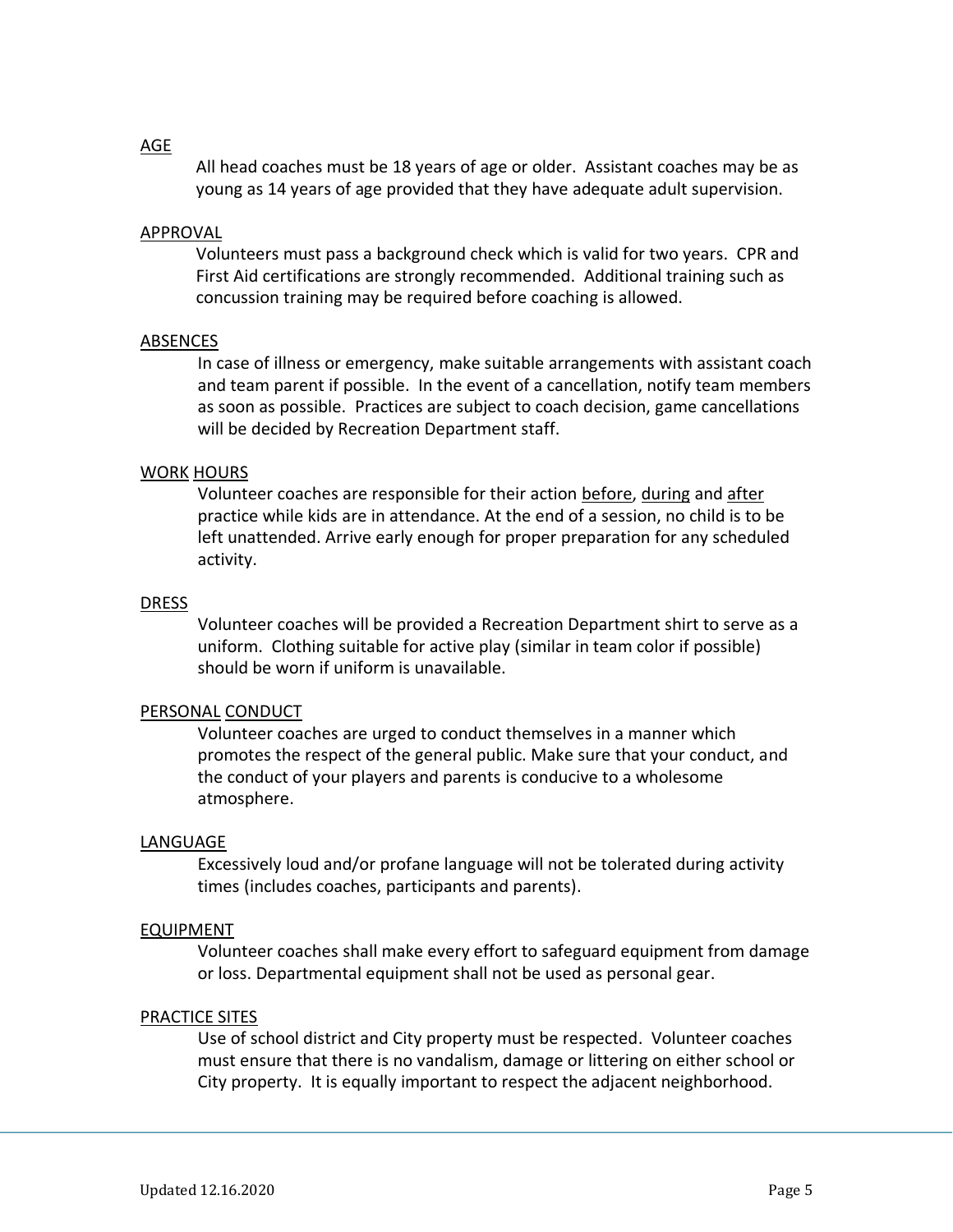# **YOUTH SPORTS BEHAVIOR GUIDELINES**

The following behavior guidelines apply to the Lafayette Recreation youth sports program. The purpose is to create a program in which the children can participate in an enjoyable game without the interference of an irate parent or coach. With the cooperation of coaches and parents, the league can be a learning experience in not only of the game but also in how to handle ones self in situations of anger and disagreement. Good sportsmanship is a must.

Those that feel that the rules do not apply to them and violate the code of conduct established at the beginning of the season are subject to the following:

- 1. Pre-, In-, or Post-game verbal abuse towards a referee, player, coach or spectator.
	- a. Player One game suspension or letter of concern to his/her parents/guardians.
	- b. Coach One to three game suspension (games only).
	- c. Fan/parent A letter of concern and/or suspension from game attendance.
	- d. Repeat Offender Second verbal attack results in a suspension of from five games to a complete season.
- 2. Charging at/attempting or making physical contact with a referee, player, coach or spectator.
	- a. Player Suspension from one game to full season.
	- b. Coach Season long banishment (including possibility of permanent coaching ban from all City of Lafayette Recreation programs).
	- c. Spectator Season long banishment from game attendance.
- 3. Making physical contact with intent to harm a referee, player, coach or spectator.
	- a. Player Minimum one year suspension from league (including possibility of permanent ban from all City of Lafayette Recreation programs).
	- b. Coach Suspension from all youth programs and criminal charges pursued.
	- c. Spectator Same as b.

Verbal abuse will be determined by the discretion of the referee, the program supervisor or the league organizers. Determination of penalty will be decided by the Recreation Department's league organizers.

Please keep in mind the recreational nature of this league. It is not intended for the purpose of creating elite players or coaches, but to provide learning opportunities for our youth. By setting appropriate examples, we adults can make this learning experience a positive and enjoyable one. The kids see this as a **GAME**, let's not loose sight of that fact ourselves.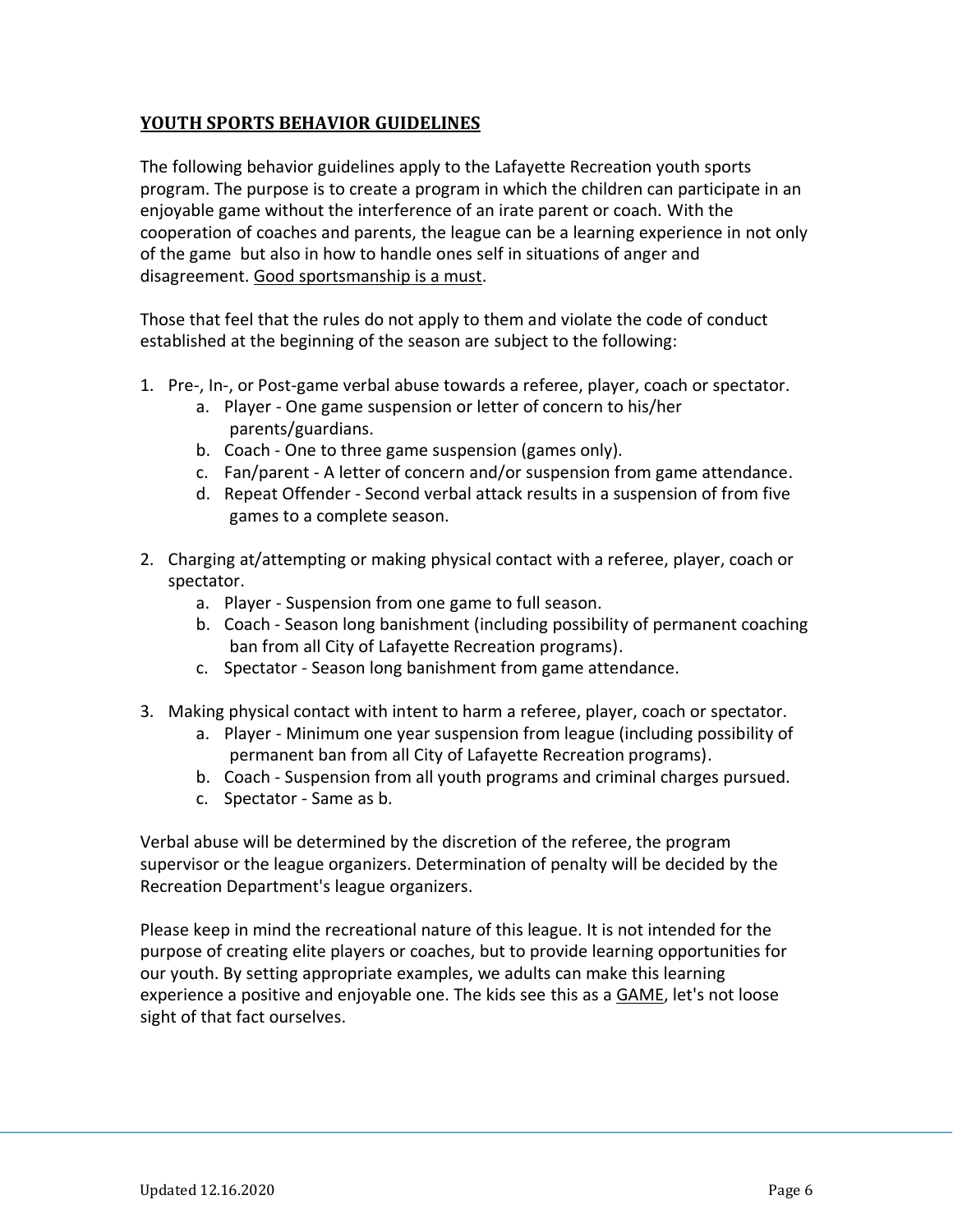# **REPORTING ACCIDENTS AND INCIDENTS**

- A. If a minor accident occurs during the activity: Apply first aid to the best of your ability. If you do not feel qualified to apply first aid, do not attempt to do so. Try to find qualified assistance. Please use good judgment.
- B. If the accident is severe:
	- **Evaluate the injury and respond immediately!** It is best no to move the injured victim. Keep them as comfortable and relaxed as possible.
	- **Ask the assistant coach or parent to telephone the Lafayette Police Department dispatch at 303-665-5571 (or 911 for significant emergency).** If there is no one else available, make the call yourself. Report your location and nature of injury to the police dispatcher, who will notify the Lafayette Fire Department Paramedics.
	- **Secure the safety of other team members.** Youngsters should sit quietly until the situation is under control.
	- **Notify the parents of the injured person.** Refer to the roster for parent/guardian contact information and makes sure they are informed of any injury, no matter how slight.
	- **Notify the Recreation Department office as soon as possible at 303-665- 0469.** Identify yourself and leave a message for the Recreation Supervisor if after hours. Indicate how the accident happened, the immediate significance of injury and whether paramedics/family have been notified.

# **LAFAYETTE RECREATION ADMINISTRATION STAFF**

Mark Fitzgerald, Recreation Supervisor 303.661.1479 [Mark.fitzgerald@lafayetteco.gov](mailto:Mark.Fitzgerald@lafayetteco.gov)

## **WEATHER HOTLINE**

## **303.665-0469 ext. 3**

Updated only when status of game CHANGES. If message is not updated, assume game is on as scheduled.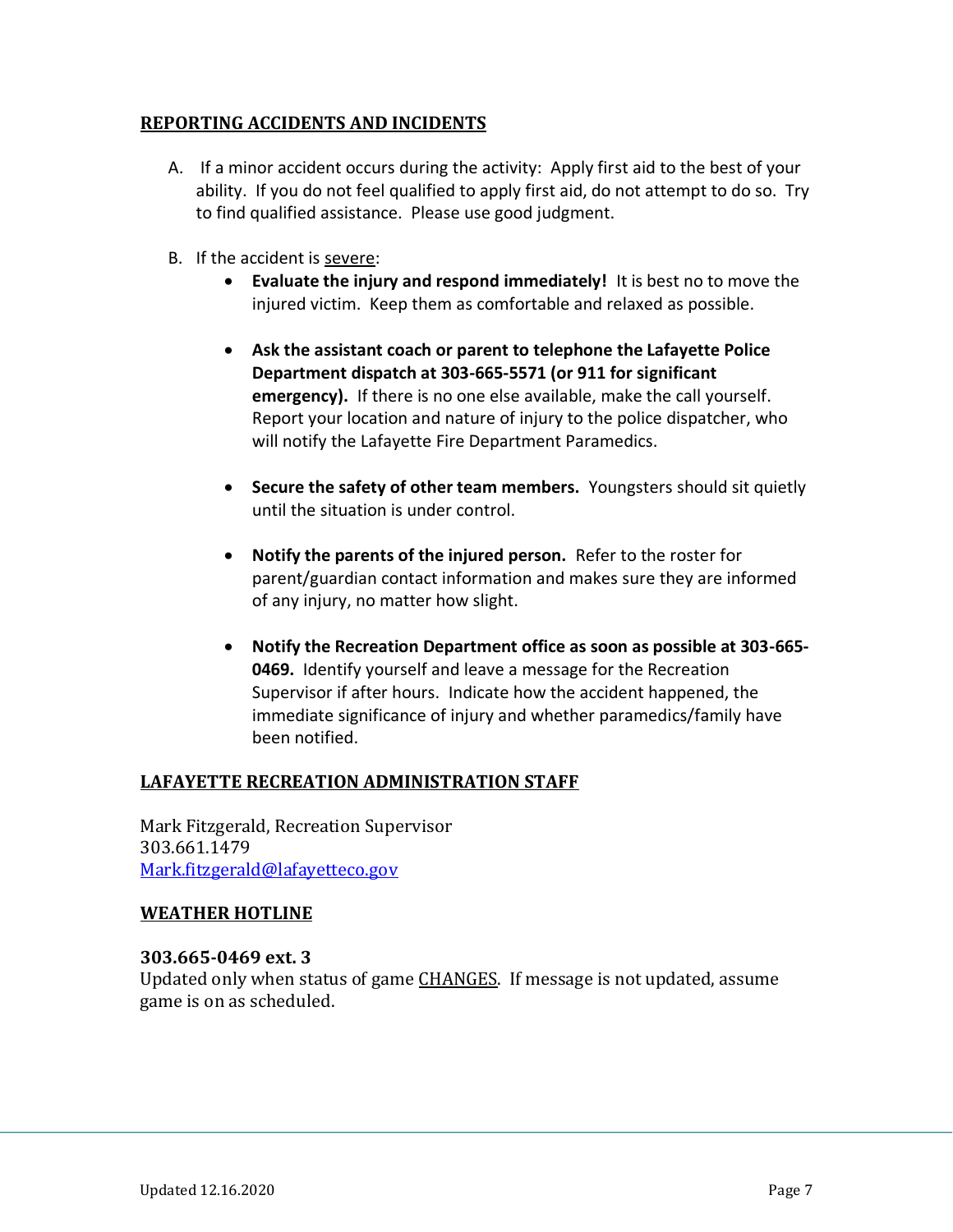## **VOLUNTEER COACHING LIST OF COMMANDMENTS**

- 1. Always place the player first.
- 2. Communicate in a positive way.
- 3. Never be alone with a child or leave a child alone.
- 4. Make it fun, not work.
- 5. Realize the player's physical and emotional capabilities.
- 6. You are teachers first, coaches second.
- 7. Officials and players will make mistakes.
- 8. Maintain a structured practice by avoiding lines and having a plan.
- 9. Each kid is different.
- 10. Enjoy yourself!

## **JUST A LITTLE BOY…**

He stands at the line with heart pounding fast. The score is tied; the dyes have been cast.

Mom and Dad cannot help him, he stands all alone. A score at this moment would send the team home.

The ball leaves the hand; he shoots and he misses. There's a groan from the crowd, with some boos and some hisses.

A thoughtless voice cries: "Sub out the bum." Tears fill his eyes; the game's no longer fun.

So open your heart and give a break. For it's moments like this, a man you can make.

Keep this in mind when you hear someone forget; He's a boy...and not a man yet.